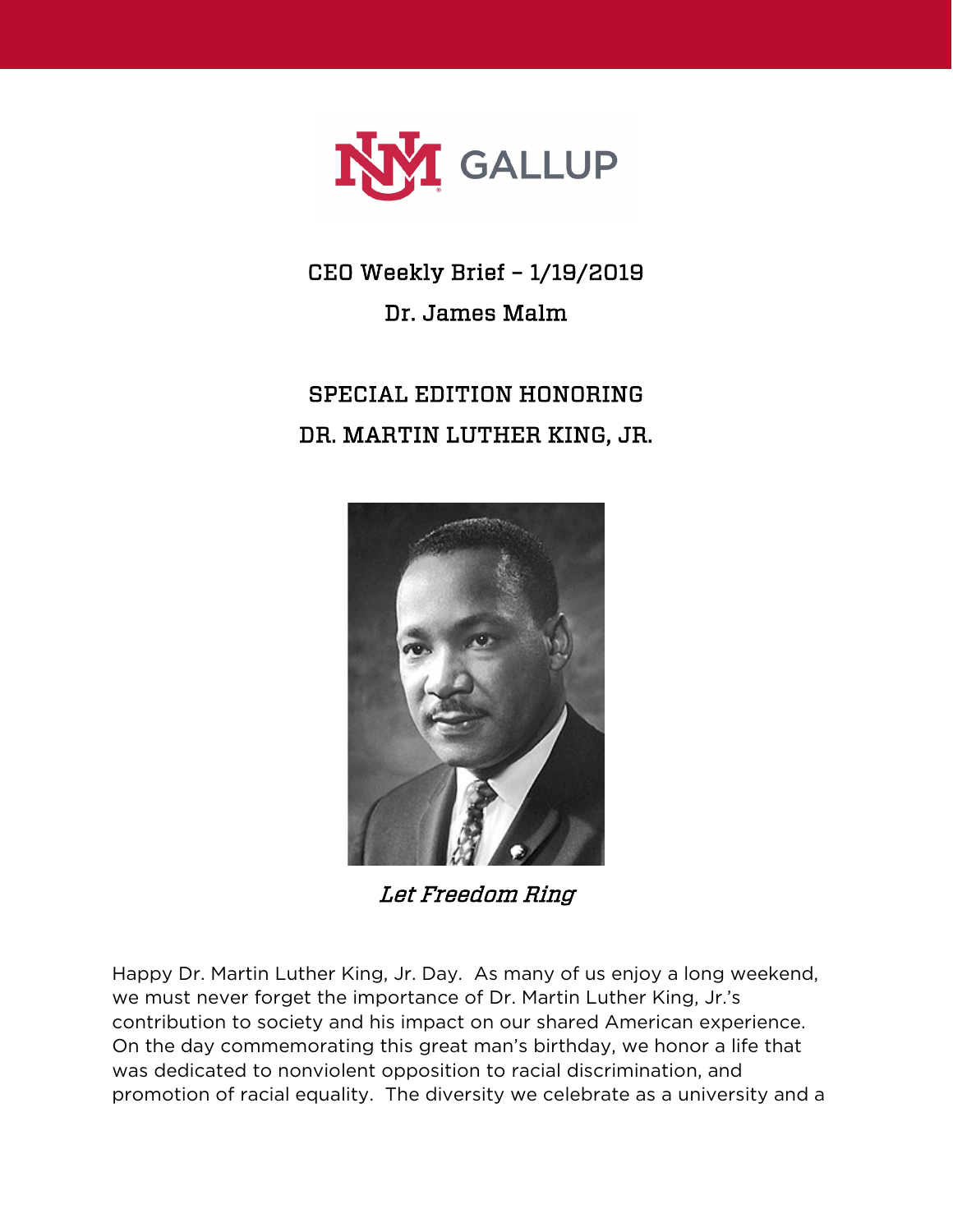nation has its roots in the civil rights movement Dr. King fought for so persistently.

President Ronald Reagan signed the holiday into law in 1983 and it is now celebrated the 3rd Monday of January each year. On the occasion of the signing, [President Reagan offered the following remarks:](https://www.whatsoproudlywehail.org/curriculum/the-american-calendar/remarks-on-signing-the-bill-making-the-birthday-of-martin-luther-king-jr-a-national-holiday) "Dr. King had awakened something strong and true, a sense that true justice must be colorblind, and that among white and black Americans, as he put it, 'Their destiny is tied up with our destiny, and their freedom is inextricably bound to our freedom; we cannot walk alone.'"



*Presidential proclamation signing Martin Luther King, Jr. holiday into law. (Click to read entire proclamation)*

As I found myself absorbed in reading the Congressional Record of the Congressional Black Caucus from January 18, 2018, I was moved as speaker after speaker commented on the legacy of Dr. Martin Luther King, Jr. and reflected on the impact of his passion.

Dr. King's message of peace is as relevant today as it was when first spoken. His political wisdom rings true for all ages and I was amused as I read one of Dr. King's memorable quotes which was repeated by a member of the Congressional Black Caucus, "We may have come over here on different ships, but we are all in the same boat now."

United States Representative Cedric Richmond, past chairman of the CBC, referenced Dr. King's famous "I have a dream…" speech by reflecting,